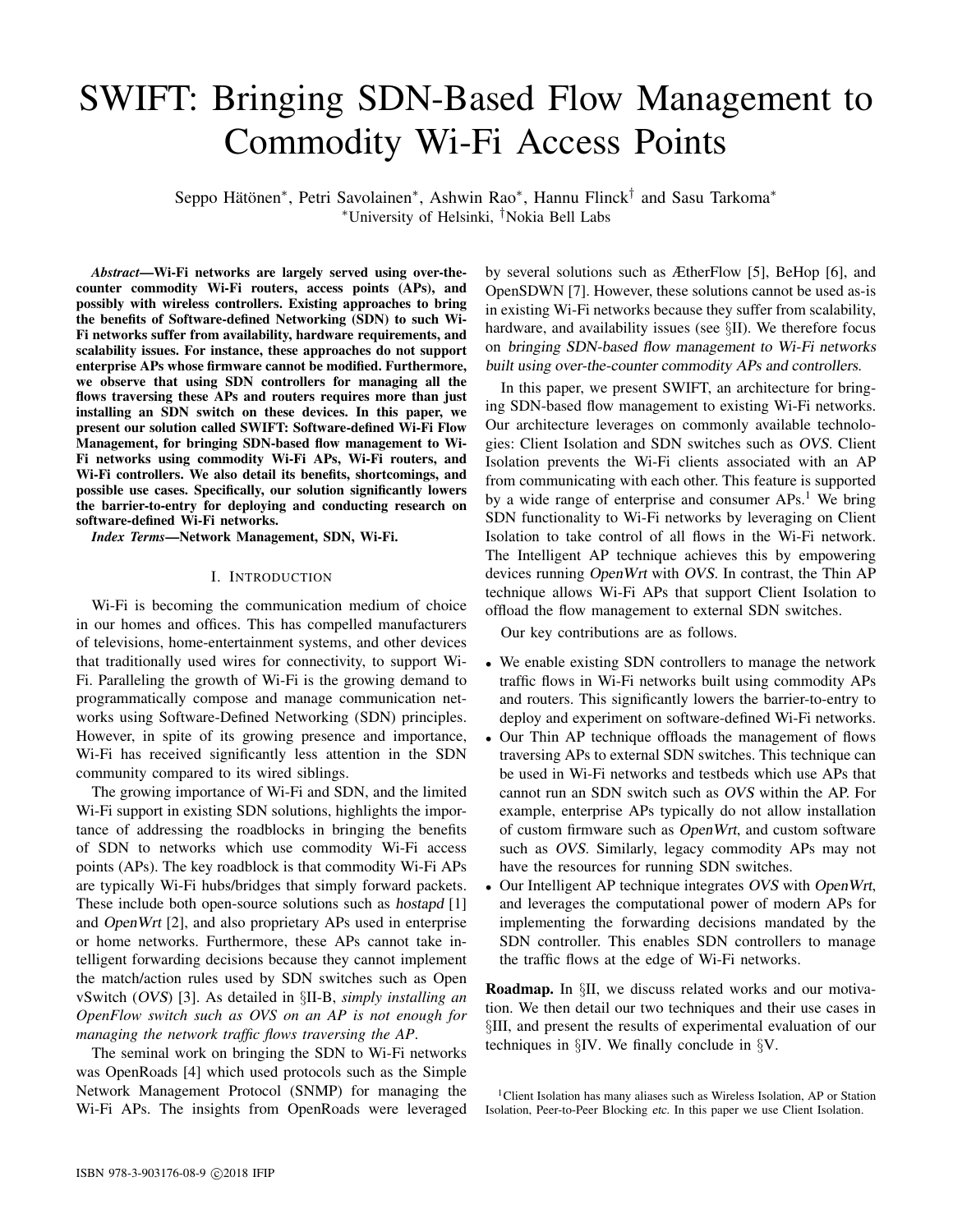TABLE I COMPARISON TO THE STATE OF THE ART

| <b>Metric</b>                       | $\epsilon$ m $\rm{Ro}$ a | <b>EtherFI</b> | BeHoj | OpenSD | $\overline{\text{SWIF}}$ |
|-------------------------------------|--------------------------|----------------|-------|--------|--------------------------|
| Association control at controller   |                          |                |       |        |                          |
| Association control at AP           |                          |                |       |        |                          |
| Configure AP using OpenFlow         |                          |                |       |        |                          |
| Configure AP using other protocols  |                          |                |       |        |                          |
| Manage and control commodity APs    |                          |                |       |        |                          |
| Manage and control enterprise APs   |                          |                |       |        |                          |
| Packet forwarding at the controller |                          |                |       |        |                          |
| Packet forwarding at the AP         |                          |                |       |        |                          |

Existing approaches come with a trade-off of scalability versus the ability to manage the flows between clients associated to the same AP. A  $\checkmark$  implies that SWIFT allows AP management tools including enterprise AP management tools such as the Cisco Wireless LAN Controller to manage the APs.

### II. BACKGROUND AND MOTIVATION

In this section, we first present other proposed approaches for bringing SDN functionality to Wi-Fi networks. We then motivate our work by discussing the roadblocks preventing these approaches from being used in Wi-Fi networks using commodity APs and routers.<sup>2</sup>

## *A. Existing approaches to integrate Wi-Fi networks with SDNs*

In Table I, we compare the existing approaches for bringing SDN functionality to Wi-Fi networks, namely, a) the Control and Provisioning of Wireless Access Points (CAPWAP) protocol [8], [9], b) OpenRoads [4], c) ÆtherFlow [5], d) BeHop [6], and e) OpenSDWN [7].

The CAPWAP protocol is one of the seminal techniques for managing Wi-Fi APs. While CAPWAP predates SDN, they share the same underlying principles: a logically centralized CAPWAP controller manages the APs and takes decisions based on the network state. The specifications of the CAPWAP protocol are fairly detailed, and its proprietary siblings from Cisco [10], Aruba Networks [11] and Ubiquiti Networks [12] manage vendor-specific Wi-Fi hardware. In spite of its limited support in open source solutions such as OpenWrt, CAPWAP serves as a cornerstone for *Software-defined Wi-Fi networks.*

OpenRoads, ÆtherFlow, BeHop, and OpenSDWN, primarily differ on the techniques used for managing client associations and client mobility. Client association can be handled either at the AP or at the controller. While handling client associations at the AP is easy to implement, a controller handling associations can be extended to manage hand-overs for implementing seamless connectivity. OpenRoads and Æther-Flow handle client associations at the AP, while OpenSDWN and BeHop handle associations at the controller.

OpenSDWN and BeHop support client mobility by creating virtual APs (VAP) for the Wi-Fi clients. The Wi-Fi interface of APs typically support multiple networks (BSSID), which are extended as VAPs. OpenSDWN creates a unique VAP for each client, and during client mobility the controller migrates this VAP from one physical AP to another AP. BeHop uses a similar approach, where a single VAP can serve multiple clients. BeHop can also allow clients to locally select the best physical AP. However, OpenSDWN and BeHop do not scale as commodity APs may limit the number of VAPs that can simultaneously run on a physical AP; e.g. a Cisco 3700 AP supports 16 networks, *i.e.* 16 VAPs [13]. Furthermore, running multiple VAPs incurs significant performance overheads due to beacon frames [14]. This is a serious shortcoming given the increasing number of Wi-Fi devices at home and at work [15].

Each approach presented in Table I uses a different technique for managing APs. While OpenRoads uses SNMP, ÆtherFlow and BeHop extend OpenFlow to include commands to manage APs. ÆtherFlow uses a modified CPqD [16] OpenFlow switch to change AP configuration while BeHop uses a local agent. Similarly, OpenSDWN uses an agent at the AP that exposes configuration hooks to the controller.

#### *B. Shortcomings of existing approaches*

The existing approaches have limitations when dealing with flows between clients associated to the same AP. OpenRoads, ÆtherFlow, BeHop, and OpenSDWN are all built on top of OpenWrt, which in turn uses the Linux IEEE mac80211 driver [17]. This driver maintains a list of clients associated with the AP, which is used to directly forward packets between associated clients; packets between clients do not traverse the networking stack of the AP. A consequence of this optimization is that *an SDN switch such as* OVS *or CPqD running on an AP is unable to manage the flows between Wi-Fi clients associated with the same AP*. OpenSDWN and BeHop address this issue by creating VAPs. However, many APs support only a limited number of VAPs, limiting the number of clients served by a physical AP. Multiple VAPs, i.e. SSIDs, also incur heavy overheads in the Wi-Fi due to beacon frames, making them unsuitable for dense Wi-Fi networks or locations with multiple overlapping networks [14]; the current Wi-Fi design principles set the maximum number of SSIDs to only four.

The existing SDN approaches are also not suitable for enterprise APs such as those from Cisco. Typically enterprise APs neither offer support for SDN controllers nor do they support customization by third parties. While these APs can be configured to operate with a proprietary Wi-Fi controller or work autonomously, the limited customization support currently makes them impractical for many SDN research activities or integrating them to SDN-based networks.

Similarly, the existing approaches are also not suitable for legacy APs with limited storage space and limited computational capacity. The match-action rules mandated by SDN are computationally expensive compared to the direct packet forwarding. The legacy APs typically also have limited storage space (in the order of a few MB [18]) which might not be sufficient to add the binaries of SDN switches.

<sup>2</sup>Please note that, in this paper we use the terms Wi-Fi router and Wi-Fi AP interchangeably. A Wi-Fi AP typically acts as a bridge between Wi-Fi and wired networks. In contrast, Wi-Fi routers also include routing capabilities.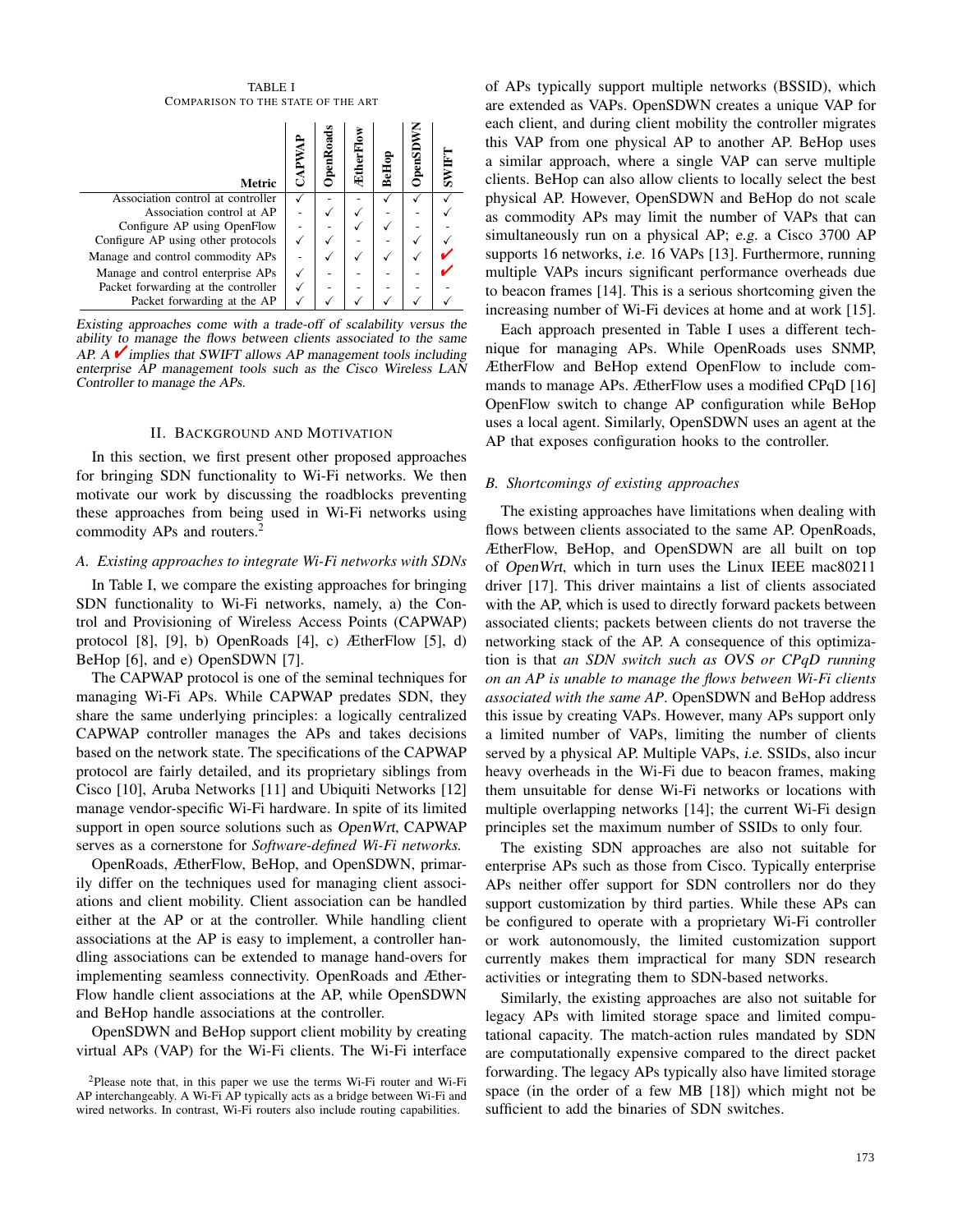

Thin APs and Intelligent APs

Fig. 1. Example SWIFT topology. The SWIFT SDN controller manages the flows traversing the network, while the Wireless Controller manages the APs.

## *C. Motivation*

Existing approaches suffer from scalability, hardware, and availability issues for bringing the benefits of SDN-based traffic management to Wi-Fi networks built using commodity APs. This motivates us to find a solution which achieves this requiring only minimal changes to the APs and can be deployed on existing networks.

Programmatically managing a Wi-Fi network involves a) managing and provisioning the APs and b) managing the flows traversing these APs. The AP management and provisioning includes managing the radio interface parameters such as signal strength, channel, etc. This can be done either through existing wireless LAN controllers such as Cisco Wireless Lan Controller (WLC) [10], or through other network management systems. These are solid and mature solutions for managing commodity and enterprise APs. At the same time, SDN switches such as OVS [3] and SDN controllers<sup>3</sup> such as Open-Daylight [19] and Ryu [20] are solid and mature solutions for flow management. However, the existing approaches cannot combine SDN solutions with existing Wi-Fi networks built using commodity and enterprise APs. In particular, the SDN controllers cannot manage the flows between Wi-Fi clients associated with the same AP, while existing Wi-Fi APs do not support SDN. Fig. 1. Example SWITE The system and the system and the system and the system and the system and the system and the system and the system and the system and the system and the system and the system and the system and the

In the following, we present our SWIFT architecture for bringing SDN-based flow management to existing Wi-Fi networks. Our solution enables existing SDN controllers to manage all the Wi-Fi traffic flows, including the flows between clients associated with the same AP, while allowing existing Wi-Fi controllers such as WLC to continue to manage the client associations, the radio interfaces, etc., of these APs.

# III. SWIFT: SOFTWARE-DEFINED WI-FI FLOW MANAGEMENT

In this section, we present SWIFT, our software-defined Wi-Fi flow management architecture. The SWIFT architecture is illustrated in Figure 1, which depicts an enterprise network with a Wi-Fi controller. The Wi-Fi controller is used to manage the existing commodity APs, while the SWIFT controller manages the network traffic flows.

<sup>3</sup>In the rest of the paper we use the term SDN controller to refer to SDN-



Fig. 2. A Wi-Fi router that internally uses VLANs. Using VLANs to separate WAN and LAN ports reduces costs as only one physical interfaces is needed at the CPU.



Fig. 3. Interfaces on an OpenWrt router. Regardless of the internal wiring, OpenWrt uses a Software bridge to manage the Wi-Fi network and the LAN.

A key building block for SWIFT is Client Isolation, a feature for preventing Wi-Fi clients from communicating with other clients associated to the same AP. When Client Isolation is enabled on an AP, the AP stops bridging the traffic between Wi-Fi clients associated with that AP. In III-A, we discuss Client Isolation and present ways in which it can be used to enable SDN switches to manage the Wi-Fi network traffic flows. We then detail the following two techniques for bringing SDN-based flow management to Wi-Fi networks.

*a) Intelligent AP:* In this technique (see §III-B), we run OVS inside the AP. This enables APs to exert fine-grained control over flows traversing its communication interfaces.

*b)* Thin AP: In this technique (see  $\S$ III-C), an AP offloads the flow management to a remote SDN switch and in essence becomes a remote Wi-Fi interface on this switch; the AP and the SDN switch form the Thin AP.

In III-D, we discuss the steps the SWIFT SDN controller needs to take to manage flows traversing APs implementing our techniques, and why simply adding OVS to an AP is not enough to bring SDN to Wi-Fi networks.

#### *A. Client Isolation*

We now use the internals of OpenWrt running on commodity Wi-Fi routers to present an overview of Client Isolation.

In Figure 2, we present the connectivity between the interfaces of widely used commodity Wi-Fi routers. A typical Wi-Fi router has a WAN interface for the Internet connectivity, an Ethernet switch for the wired LAN ports, and at least one Wi-Fi interface. These interfaces are typically exposed to the CPU using Virtual LANs (VLANs). In Figure 2 we present a router (Netgear WNDR4300v1) that internally uses two VLANs, one VLAN for the WAN and another VLAN for the LAN. As shown in Figure 3, OpenWrt abstracts these wiring internals and exposes a software bridge that connects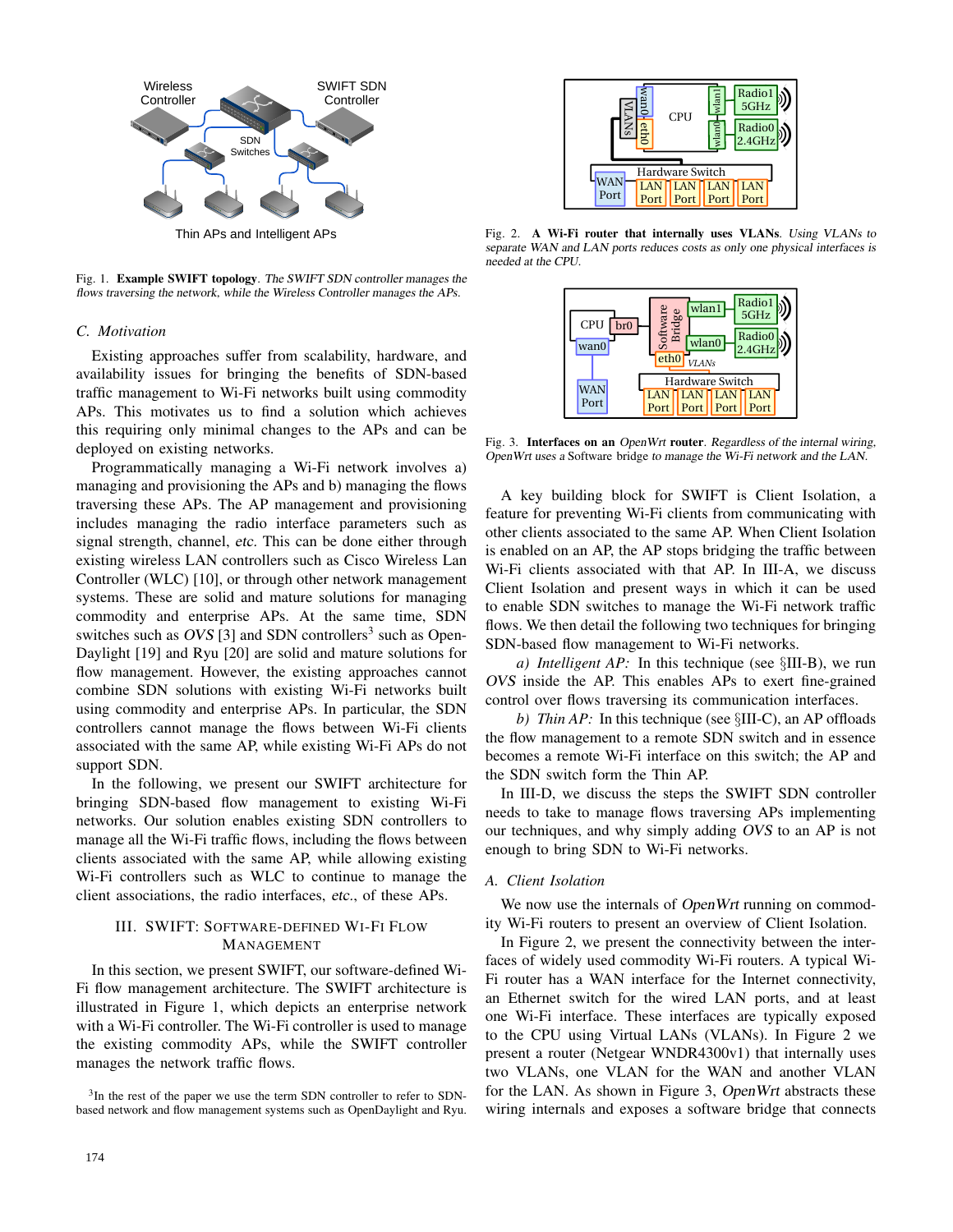

Fig. 4. AP configured for the Intelligent AP. OVS replaces the default bridge provided by OpenWrt, and Client Isolation is enabled on the AP. This allows the OVS to manage the flows traversing the AP.

the Wi-Fi and wired LAN interfaces. However, because of the internal optimizations in the wireless LAN driver discussed in §II-B, the packets exchanged between the clients associated with the same Wi-Fi interface do not traverse this bridge.

This can be mitigated by enabling Client Isolation. However, we have observed the three following implementations in enterprise and consumer APs [2][10].

*a) Permissive Isolation:* The driver sends all traffic flows to the AP's network stack. An SDN switch running on the AP can therefore be used to manage the flows traversing the AP.

*b) Restrictive Isolation:* The driver only allows Address Resolution Protocol (ARP) messages to reach the network. An external SDN switch connected to the AP can use these ARP messages to impersonate the other hosts in the network. This can be achieved by using various techniques such as a) Proxy ARP for Private VLANs (PVLAN), also known as VLAN Aggregation [21][22], or b) the SDN controller sending an ARP reply with the MAC address of the switch in response to ARP requests from clients associated with the AP.

*c) Total Isolation:* The driver discards all traffic between wireless clients, which makes it impossible to extend Client Isolation to allow SDN switches to manage the traffic flows.

OpenWrt-based APs use Permissive Isolation, and enterprise APs may use any of the above implementations; the supporting documentation may provide hints on the implementation used by a given AP. For example, the Cisco 1131ag AP and Cisco WLC can be configured to either use Restrictive Isolation or Total Isolation [10]. In the following, we present two techniques to combine SDN switches with APs that implement either Permissive Isolation or Restrictive Isolation.

## *B. Intelligent AP*

In this technique we run OVS on an OpenWrt-based AP. As shown in Figure 4, we replace the Linux Bridge created by OpenWrt (see Figure 3) with OVS. All interfaces that were plugged to the bridge are moved to the OVS, and Client Isolation is enabled on the Wi-Fi interfaces. Client Isolation forwards all packets arriving on these interfaces to the OVS. This allows the OVS to manage all flows between Wi-Fi clients and the flows traversing the AP to the wired network.

The Intelligent AP technique also supports multiple Wi-Fi networks (SSID) on the same AP. Each SSID appears as a logical Wi-Fi interface on OpenWrt, which is then plugged to the OVS. To manage the flows between Wi-Fi clients in



Fig. 5. APs configured for the Thin AP. The APs have Client Isolation enabled, and an external SDN switch manages the network traffic flows traversing the AP.

different SSIDs, the SDN controller only needs to know the OVS port corresponding to a given SSID. The key benefit of this technique is the implementation of SDN match/action rules at the edge of the Wi-Fi network.

# *C. Thin AP*

This technique is suitable for APs falling into one or more of the following categories.

- A custom firmware such as *OpenWrt* cannot be installed on the AP. For example, the flash memory size of the AP is not large enough to install OpenWrt.
- A custom software such as OVS cannot be installed on the AP. For example, the AP runs proprietary firmware which does not allow customization of the AP.
- The hardware restrictions make it impractical to implement the Intelligent AP approach.

Most enterprise APs fall into one or more of the above categories as they may not allow installation of third-party firmwares or software. Similarly, many legacy APs which support OpenWrt but have either limited storage or computational capacity to run OVS can use our Thin AP technique.

In this technique, the AP acts as a remote Wi-Fi interface for an SDN switch, and each Wi-Fi network of the AP becomes a port on that switch. This port and the AP connected to it form the Thin AP, which is now responsible for the flows traversing the AP. Furthermore, multiple APs can be connected to a single SDN switch, i.e. only a single SDN switch is required to turn a small Wi-Fi network into an SDN-managed one.

As discussed in §III-A, if the Client Isolation on an AP is of the type Restrictive Isolation then the SDN controller will be required to provide ARP responses to ARP queries made by clients associated with the AP. However, this impersonation may cause issues with device discovery, for example. We discuss these issues in Section §III-F. In contrast, Intelligent APs do not require the controller to handle ARPs because these APs do not redirect traffic to an external SDN switch.

The key benefit of the Thin AP technique is that it only requires Client Isolation on the AP. This enables the transformation of existing Wi-Fi networks to support SDN.

#### *D. Flow Management using an SDN Controller*

We now discuss the steps an SDN controller such as OpenDaylight or Ryu must take to manage flows traversing APs configured as either Intelligent AP or Thin AP.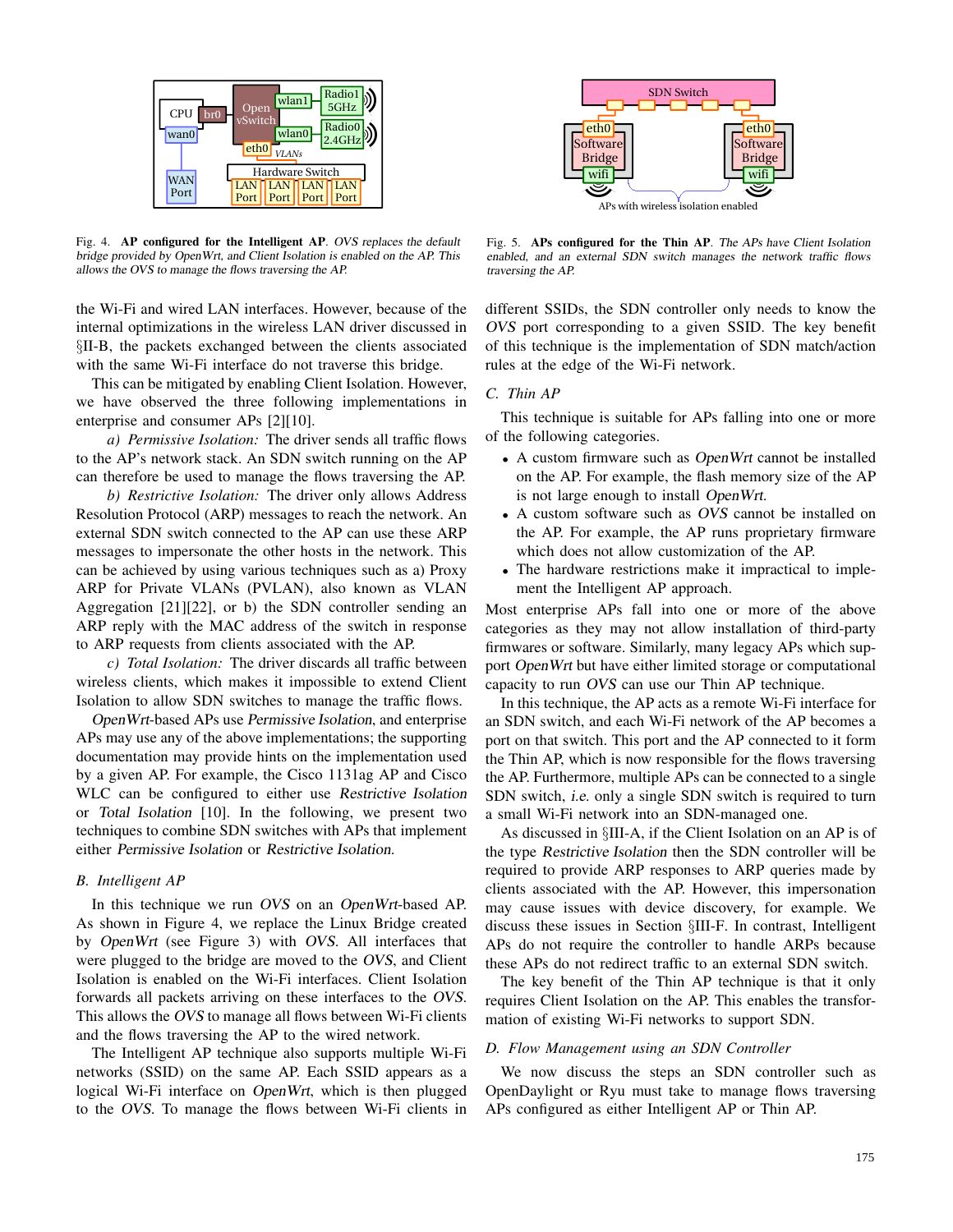*1) Managing flows traversing Intelligent APs:* The SDN controller must perform the following additional tasks to manage the flows traversing Intelligent APs. First, the controller must know which SDN switches are APs configured as Intelligent APs. Second, the controller also has to keep track of the hosts in the network that are associated with these APs, which is essential for forwarding packets between wireless clients associated with the same AP. For such flows, the packets received from the wireless interface of an Intelligent AP must be sent back to the wireless interface. The client's MAC address can be used for this. Additionally, for an Intelligent AP to support encrypted Wi-Fi traffic, packets with *EtherType 0x888e (EAP over LAN)* must be sent to the AP's network stack to be processed by the AP's WPA2 module.

*2) Managing flows traversing Thin APs:* A Thin AP has a few more requirements from the SDN controller than an Intelligent AP. In addition to Intelligent AP requirements, the SDN controller has to track the IP addresses of all the clients associated with each Thin AP. The SDN controller is expected to examine the ARP queries made by Wi-Fi clients for discovering the other wireless clients associated with the same Thin AP. If the clients are allowed to communicate with each other, the controller responds with an ARP reply with the MAC address of the SDN switch connected to the AP, for which the IP tracking is required. As a consequence of this, a Wi-Fi client  $\alpha$  communicating with Wi-Fi client  $\beta$ will send a packet with the source MAC address of client  $\alpha$ , source IP address of client  $\alpha$ , destination MAC address of the SDN switch, and destination IP address of client  $\beta$ . For such packets the SDN controller commands the SDN switch to replace the source MAC address with the MAC address of the SDN switch, and replace the destination MAC address with the MAC address of client  $\beta$ , and finally send the packet to the wireless interface of the Thin AP. This allows the SDN switch to forward packets between clients associated with the Thin AP. Unlike the Intelligent AP, the Thin AP does not require any specific rules to support Wi-Fi encryption because these frames are managed locally by the AP or by a Wi-Fi controller.

*3) Supporting Client Mobility:* Most Wi-Fi controllers offer support for client mobility [10]. For the SDN controller to support mobility, the controller must update the flow table rules in SDN switches to ensure that packets are forwarded to the AP which the client is associated to. Both Wi-Fi and the SDN controllers can coordinate this using their respective north-bound APIs or react to network changes.

The above actions are straightforward to implement in any SDN controller, and we have implemented them in our SWIFT SDN controller based on the Ryu controller framework.

## *E. Use Cases*

We now discuss some of the use cases of our work.

*1) Bringing SDN-based flow management to enterprise Wi-Fi networks:* Current enterprise APs are typically managed using a proprietary Wi-Fi management solutions and do not allow installation of custom firmwares. If these APs support either Permissive Isolation or Restrictive Isolation, and if SDN switches are added to the network, the Wi-Fi traffic flows can be controlled by SWIFT. With the steps discussed in §III-D, the existing Wi-Fi controllers can now function alongside SWIFT and manage both Wi-Fi APs and traffic flows.

*2) Using existing Wi-Fi testbeds for SDN research:* Many Wi-Fi testbeds contain a large number of legacy devices. The hardware in these devices might be obsolete by modern standards; for example, APs may have only 4MB of flash storage [18]. However, these devices can run OpenWrt, and our Intelligent AP or Thin AP techniques can be used on these devices as OpenWrt supports Permissive Isolation. This allows conducting SDN research in existing Wi-Fi testbeds.

*3) Programmable Network-wide access control:* An SDN controller with a fine-grained view of the devices in the network allows the implementation of network-wide access control. The SDN controller can be used to dynamically grant or deny devices access to network services and resources. This level of control has many use cases especially for Wi-Fi networks where many clients can enter and leave at will. First, guest devices can be granted only a limited Internet access while known devices have full access. Second, SDN controllers can coordinate with AP management controllers for creation of location specific access rules. By determining where each client is located, the SDN controller can manage which devices each client has access to. For example, access to streaming devices such as Chromecast or AppleTV can be restricted only to devices near the clients. Third, Wi-Fi networks are increasingly being used to connect Internetof-Things (IoT) devices such as baby-monitors and security cameras, which are known to have vulnerabilities. With our techniques, these devices can be protected by creating an SDNbased security overlay which controls the set of devices with which such vulnerable devices can communicate.

*4) Limit the number of SSIDs:* Combined with the networkwide access control, the SWIFT can limit the number of SSIDs used to only a few while retaining the benefits of multiple SSIDs. Different security or group memberships can be allocated to Wi-Fi clients, allowing the dispensation of specific networks such as "guest" or "accounting".

## *F. Discussion*

In this section, we presented our SWIFT architecture and the techniques it is built on. The techniques combine off-theshelf components, mainly Client Isolation and SDN switches such as OVS, to provide SDN-based management of *all traffic* traversing a Wi-Fi network.

The Intelligent AP technique empowers routers and APs which are supported by open-source firmwares such as Open-Wrt, and allow installation of an SDN switch such as OVS. The Thin AP technique can be used with existing Wi-Fi APs which do not allow custom firmwares, or are otherwise incapable of processing the computationally intensive SDN match-action rules. Our two techniques can be used *to bring SDN-based traffic management to existing Wi-Fi networks*.

Our techniques are straightforward to implement in any SDN controller. The Intelligent and Thin AP approaches have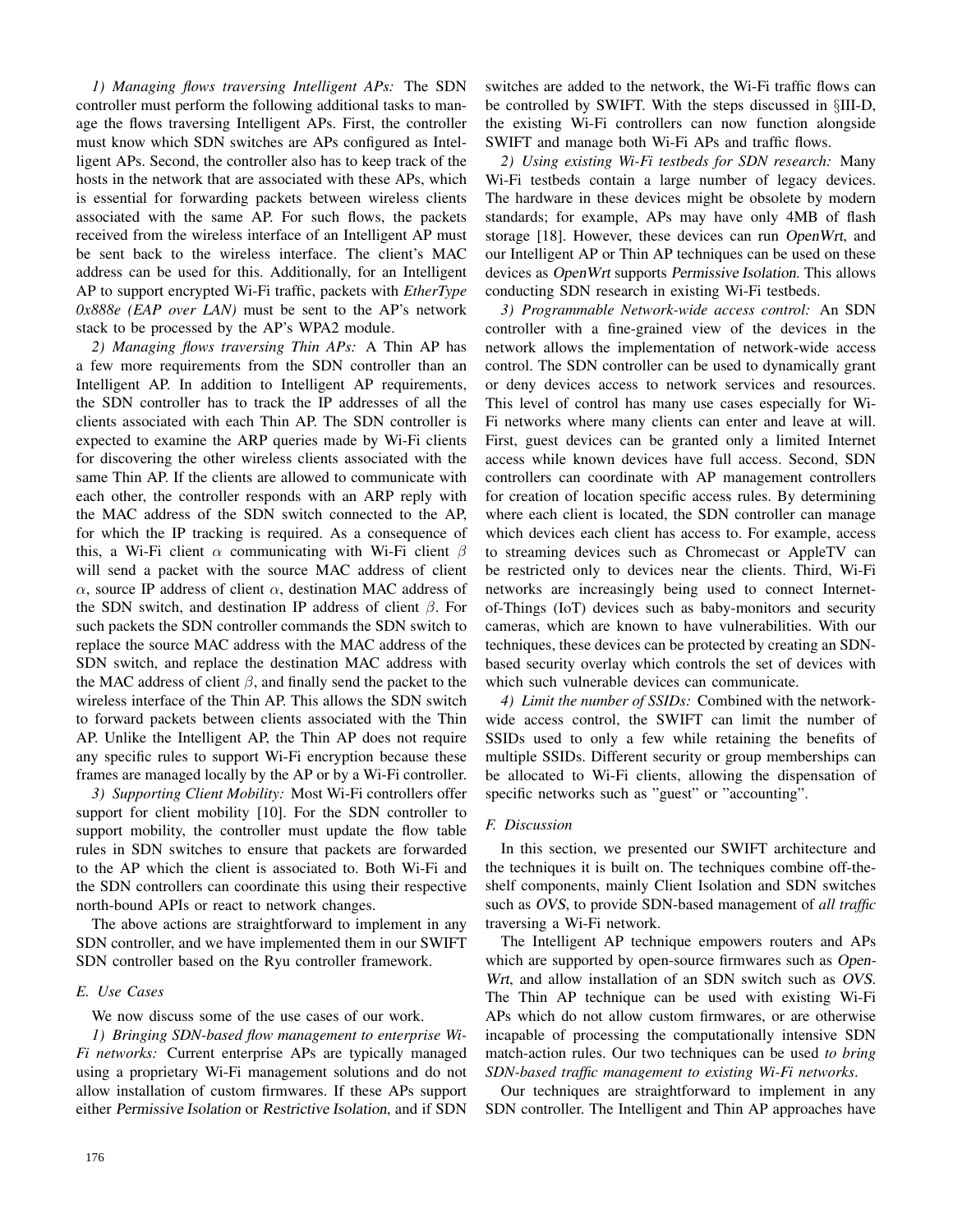

Fig. 6. Testbed topology. The Netgear and TP-Link APs can be configured as Stock, Intelligent, or Thin APs, while the Cisco AP can be configured as Stock or Thin AP. We built our custom SDN controller using the Ryu framework.

some specific needs that must be addressed. For example, when an AP is configured as a Thin AP, and a client sends out a broadcast packet, the SDN switch to which the AP is connected, sends broadcast packets back to the AP. This may trigger a loop detection algorithm on the AP, causing the AP to momentarily drop all packets sent back to it. This can either be disabled in the AP, or it can be circumvented with applicationspecific controller modules. For example, DHCP requests can be routed directly to a DHCP server.

Our two techniques can also be combined with the other solutions discussed in Table I. This would be beneficial as we currently lack the remote AP configuration capabilities, offered by for example Cisco WLC. At the same time, our techniques address the scalability issue of multiple networks on a radio interface; this is a serious shortcoming of existing solutions.

#### IV. EVALUATION

In this section we present results of experiments conducted to a) quantify the overheads incurred by APs implementing our two techniques, and b) address scalability. Please note that the results presented here are for qualitative purposes only.

## *A. Experiment Setup for Quantifying Overheads of SWIFT*

*1) Devices Used and Network Topology:* We used three commodity APs for our experiments: a) Netgear WNDR-4300v1, b) TP-Link WR1043NDv2, and c) Cisco 1131ag. The Netgear and TP-Link can run OpenWrt while the Cisco does not support custom firmware; each of these APs have different hardware capabilities. The Netgear and TP-Link can be configured either as a Stock, Intelligent, or Thin AP. We run these two APs in their Stock OpenWrt configuration for the baseline measurements. For the Intelligent AP tests, we install OVS on these APs, enable Client Isolation, and include a patch for *hostapd* to detect and exchange data with OVS to support WPA2 encryption. For the Thin AP tests, the default Linux bridge is used with Client Isolation enabled and the OVS is located in a remote host. The Cisco is used in its Stock configuration for baseline measurements, and Client Isolation is enabled only when the AP is configured as a Thin AP. The testbed topology is shown in Figure 6. We use a FIT-PC3 Pro as the main SDN switch for the testbed, and also as the external SDN switch for our Thin APs. In addition, we used two identical laptops as test clients.

*2) SWIFT Controller:* Our SWIFT controller extends Ryu SDN to support our Thin and Intelligent AP implementations. For each traffic flow, SWIFT installs corresponding flow rules after an SDN switch receives the flow; in our implementation, the forwarding decisions are based on the MAC addresses of the clients. These give a lower bound on overheads, while additional overheads can be incurred depending on the policies that determine the rules. Our main focus was on the overheads incurred by the redirection of packets to an SDN switch.

*3) Test Scenarios:* We use the following three scenarios. We believe that these three scenarios emulate small Wi-Fi networks and also testbeds used for Wi-Fi experiments.

Scenario A. In this scenario, our two laptops are associated with the same AP. This scenario emulates a small Wi-Fi network such as a home network with a single AP.

Scenario B. In this scenario, the two laptops are associated with different APs. This scenario emulates a Wi-Fi network in a small-office home-office scenario where the clients can be associated with different APs.

Scenario C. In this scenario, one laptop is associated with an AP, while the second laptop is in a high-speed wired network. This scenario emulates a network such as a university network where Wi-Fi clients communicate with servers present in a high-speed wired network. The client in the wired network is connected to the switch using a 1 Gbps Ethernet cable.

*4) Traffic Generation:* We use the *Flent network benchmarking tool* [23] for quantifying the overheads incurred by our changes to the APs. Our motivation for using Flent was that it includes a *Realtime Response Under Load (RRUL)* test for testing Bufferbloat [24]. During an RRUL test multiple TCP flows between our clients traverse our network at the same time. Furthermore, these competing flows can be configured to have different priorities. For different priorities, the Flent uses the Differentiated Services Code Point (DSCP) field in IP packets; all the packets of a given TCP flow have the same value in the DSCP field. This allows us to emulate the network traffic where clients use different applications such as VoIP and web browsing at the same time. This test is particularly important as OpenWrt internally uses the Linux networking stack where the default queue of the networking interfaces is pfifo\_fast. In the pfifo\_fast configuration, a queue has three bands labeled 0, 1, and 2, and the DSCP field in the IP header determines the band of a packet; packets in band 0 are served with a higher priority than those in band 1 which in turn have a higher priority than those in band 2 [25]. Each band is served First In First Out, and packets in a band are served only when there are no packets in a lower numbered band; for example, packets in band 2 are served only when there are no packets in band 0 and band 1. We use Flent's RRUL tests in the following three modes.

a) RRUL (default): In this mode, the Flent on each client creates multiple TCP and UDP flows with different priorities. b) RRUL Best Effort: The Flent running on each client generates multiple TCP and UDP flows. However, in this test all traffic flows have the same priority, i.e., all TCP and UDP packets have the same value in the DSCP field in the IP header.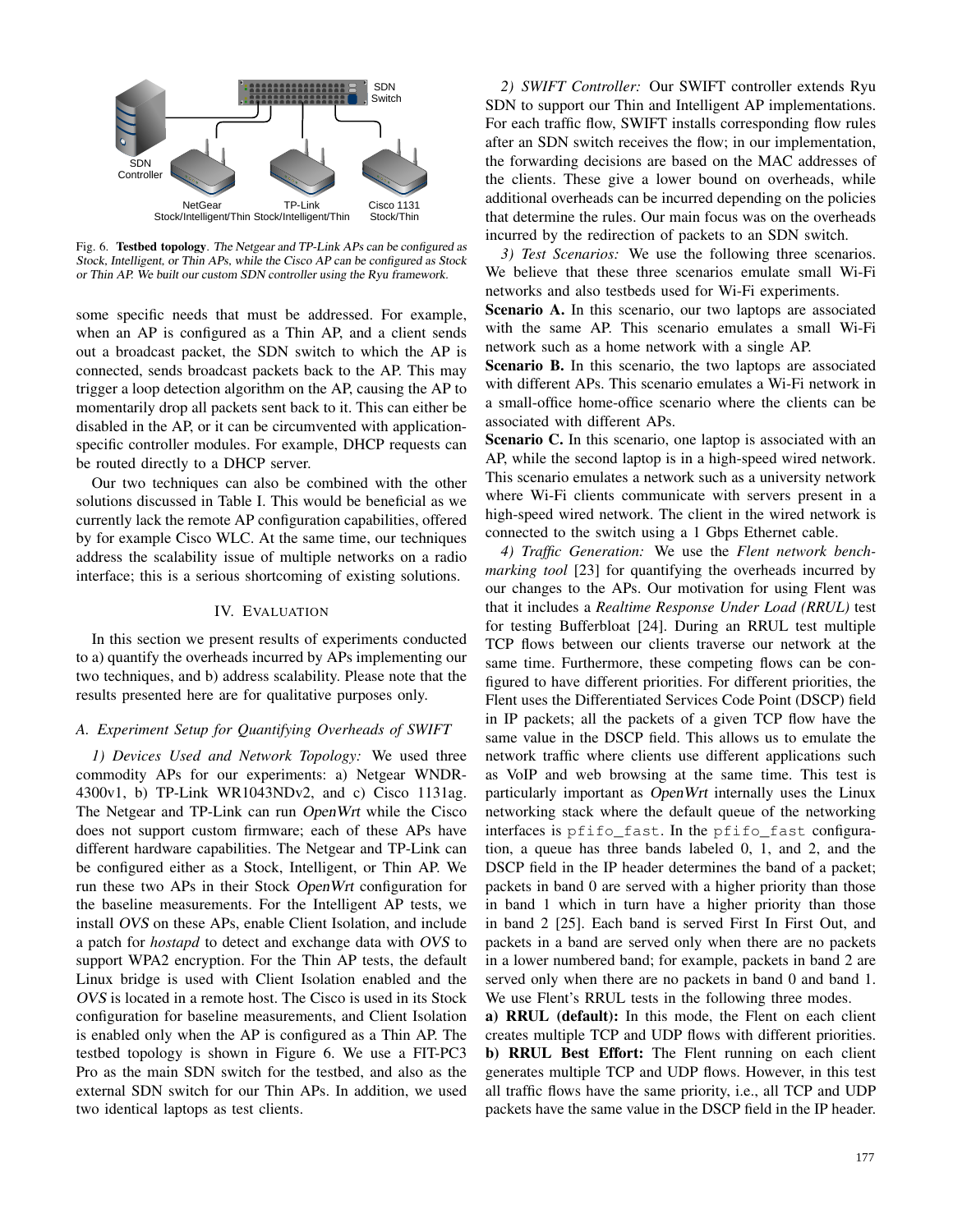c) RRUL Ping: The Flent uses only ICMP messages to measure the round-trip time (RTT) without network load. This provides a baseline measurements on the impact of the Intelligent AP and Thin AP approach on the network latency.

We conduct the following experiments to quantify the overheads incurred by of our two techniques. For each of the three scenarios—Scenario A, Scenario B, and Scenario C—we run the Netgear and TP-link AP in the Stock, Intelligent AP, and Thin AP configuration, and the Cisco AP in the Stock and Thin AP configuration. Furthermore, we run 30 iterations of Flent in the default RRUL mode and the RRUL Best Effort mode; during each iteration Flent generated the TCP flows for 180 seconds. We also run one iteration of Flent for 300 seconds in the RRUL Ping mode.

# *B. Experiment Results on SWIFT Overheads*

In Figure 7, we present the results of our experiments conducted to quantify the overheads incurred by our two techniques. In the Stock configuration, the packets between two clients associated with an AP by-pass the kernel network stack of the AP because they are forwarded directly by the radio interface driver. Our Intelligent AP technique causes these packets to be redirected to the OVS running on the AP, while our Thin AP technique causes these packets to be redirected to an external SDN switch. We quantify the impact of these redirections using the mean TCP goodput and RTT observed in the different scenarios discussed above.

In Figure  $7(a)$  we present the RTTs observed during the RRUL Ping test. The mean TCP goodput and the mean RTT observed during the RRUL (default) test are presented in Figure 7(b) and Figure 7(c) respectively; the corresponding observations of RRUL Best Effort test are presented in Figure  $7(d)$  and Figure  $7(e)$  respectively. In each figure, S, I, and T denote the Stock, Intelligent AP, and Thin AP configurations respectively; cisco, ng, and tp denote the Cisco, Netgear, and TP-Link AP respectively. The numbers above the Xaxis represent the percentage change in the value over the corresponding Stock configuration. For instance, in Scenario B when the Netgear and TP-Link APs are configured as Intelligent APs for the RRUL BE test (ng-tp,I-I), we observe a 1.2% decrease in the mean TCP goodput in Figure 7(d) and a 226% increase in mean RTT in Figure 7(e) compared to the mean goodput and mean RTT observed when the APs were used in their Stock configuration (ng-tp,S-S).

Scenario A. In this scenario, two clients associated with the same AP communicate with each other. The Thin AP configuration is expected to incur a larger increase in RTT compared to the Intelligent AP configuration because the packets have to traverse an external switch. This increase is clearly visible in Figure 7(a), Figure 7(c), and Figure 7(e); the increase in RTTs for the Intelligent AP configuration are smaller than the increase in the RTTs for the Thin AP configuration. Note that the amount of increase in RTT is dependent on the network latency between the AP and the external SDN switch; for instance, the latency between our external switch and our APs was under 1 ms. Furthermore, for the Cisco and Netgear APs, the impact of this redirection on the RTT is small compared to the increased queuing delays faced when the network is loaded; the increase in RTT for Cisco APs in the Thin AP configuration reduces from 55% under no load (see Figure  $7(a)$ ) to 0.2% under load from Best-Effort traffic (see Figure 7(e)). In RRUL Best Effort Test, the mean round-trip for the Netgear AP configured as a Thin AP is 5.7% lower while the TCP goodput is 1.4% higher than the corresponding RTT and goodput in the Stock configuration; we make similar observations in the RRUL Best Effort test when the Netgear AP is configured as an Intelligent AP. While the increases are mostly marginal, we believe that these are due to more optimal efficient processing of queues by OVS. In contrast, we observe an opposite behavior when using the TP-Link in the Intelligent AP mode. These changes in performance point to the hardware of the APs; the TP-Link has the weakest hardware in terms of CPU capacity, and this is evident from the high RTTs observed in the Stock configuration in Figure 7(a).

Scenario B and Scenario C. In Scenario B, the two laptops are associated with different APs. While in Scenario C, one laptop is connected to an AP and the other is in the wired network. With the help of Figure 6 one can see that for Scenario B the path traversed by the packets in the Stock-Stock configuration and Thin-Thin configuration are identical; similarly, the Stock-Wired configuration and Thin-Wired configuration are identical for Scenario C. The overheads incurred between these configurations are therefore marginal.

We observe a small difference between the TCP goodput in the Int-Int configuration and the goodput in the Stock-Stock configuration for Scenario B in Figure 7(b) and Figure 7(d). However, in Figure 7(c) and Figure 7(e), we can see that ICMP messages sent by Flent during the RRUL test and RRUL BE test incur a significantly higher RTT. Furthermore, for the Best Effort test, while the TCP goodput decreases by only 1.2% the RTT of the ICMP messages increases by 226%. Clearly, the Thin-Thin configuration performs better than the Int-Int configuration; *this highlights the benefits of offloading the flow management from commodity APs to an external switch*.

For Scenario C, the difference in the TCP goodput and RTT between the Intelligent-Wired configuration and the Stock-Wired configuration is marginal. In Scenario C, we observe a higher RTT compared to Scenario B and Scenario A because of the 1 Gbps wired link; the TCP flows from the faster wired network ensure that the queues at the AP are saturated.

Across all scenarios, we observe that values for the TCP goodput and RTT in the RRUL test are significantly different from those in the RRUL Best Effort test. In the RRUL test, the ICMP messages used for the RTT measurements have the least priority and therefore have higher queuing delays. In the RRUL Best Effort test, all packets have the same priority; we therefore observe smaller RTTs compared to the RRUL test.

## *C. Experiment for Testing Scalability of SWIFT*

We also performed an experiment to showcase the scalability of our architecture. As discussed in §II, the previous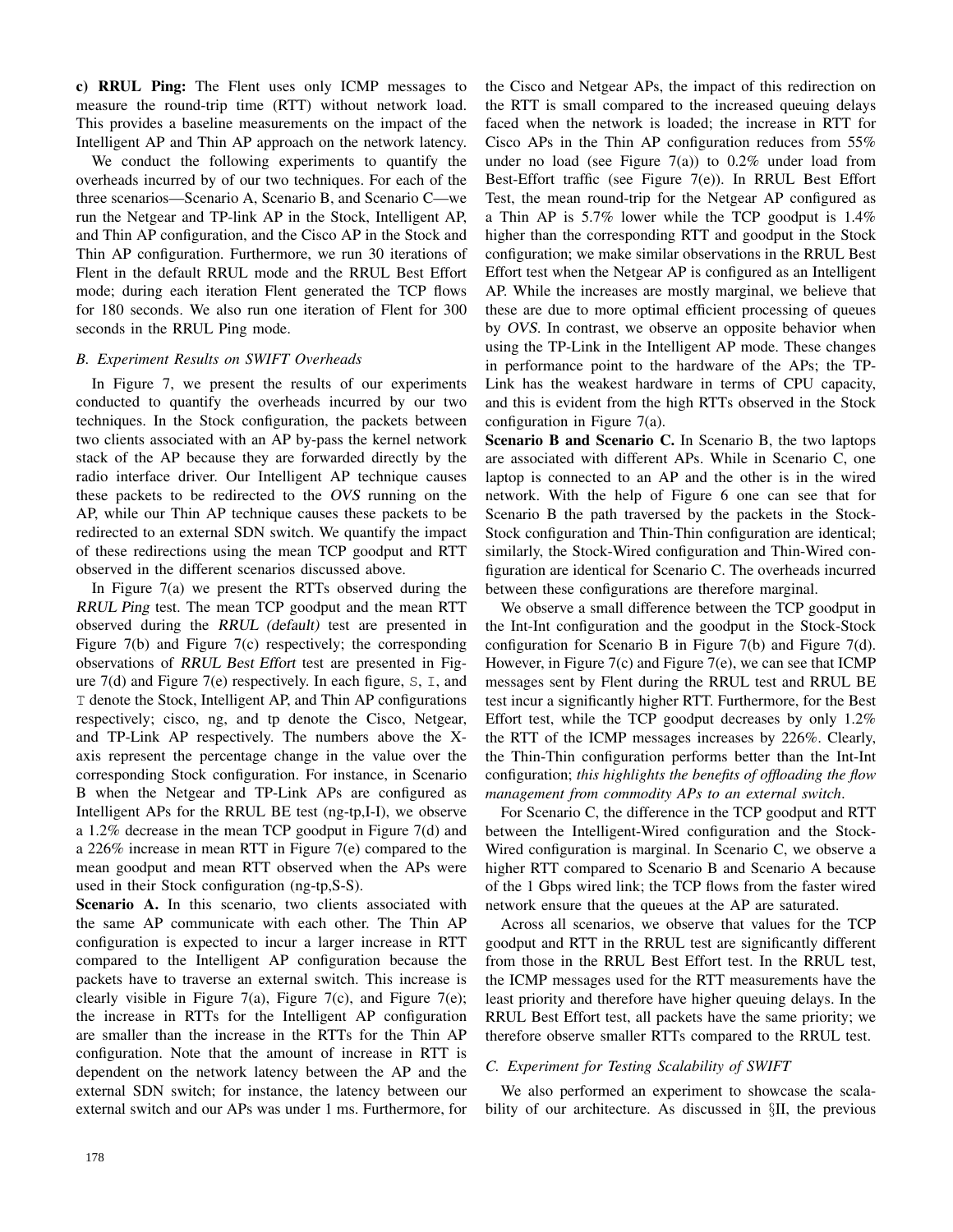





(e) Mean round-trip time during RRUL BE test. The error bars represent 99% Confidence Intervals for the mean round-trip time. Note the lower round-trip times compared to the default RRUL test. The ICMP messages have the same priority as the TCP flows in this test.

Fig. 7. Experiments Results. In each figure, S, I, and T denote the Stock, Intelligent AP, and Thin AP configurations respectively; cisco, ng, and tp denote the Cisco, Netgear, and TP-Link AP respectively. For instance, T-I with cisco-ng represents a scenario where the first client was associated with a Cisco AP configured as a Thin AP and the second client was associated with a Netgear AP configured as an Intelligent AP. Similarly, W represents a scenario when one of the clients was in the wired network. For instance,  $I-W$  with ng represents a scenario where one client was associated with the Netgear AP configured as an Intelligent AP and the second client was in the wired network. The numbers above the X-axis represent the percentage change in the value over the corresponding Stock configuration. For instance, in Scenario B when the Netgear and TP-Link APs are configured as Intelligent APs for the RRUL BE test (ng-tp I-I), we observe a 1.2% decrease in the mean TCP goodput in figure (d) and a 226% increase in mean round-trip time in figure (e) compared to the mean goodput and mean round-trip time observed when the APs were used in the Stock configuration (ng-tp S-S). We observe that our two approaches incur negligible overheads in terms of goodput, however their impact on the round-trip time varied with the tests.